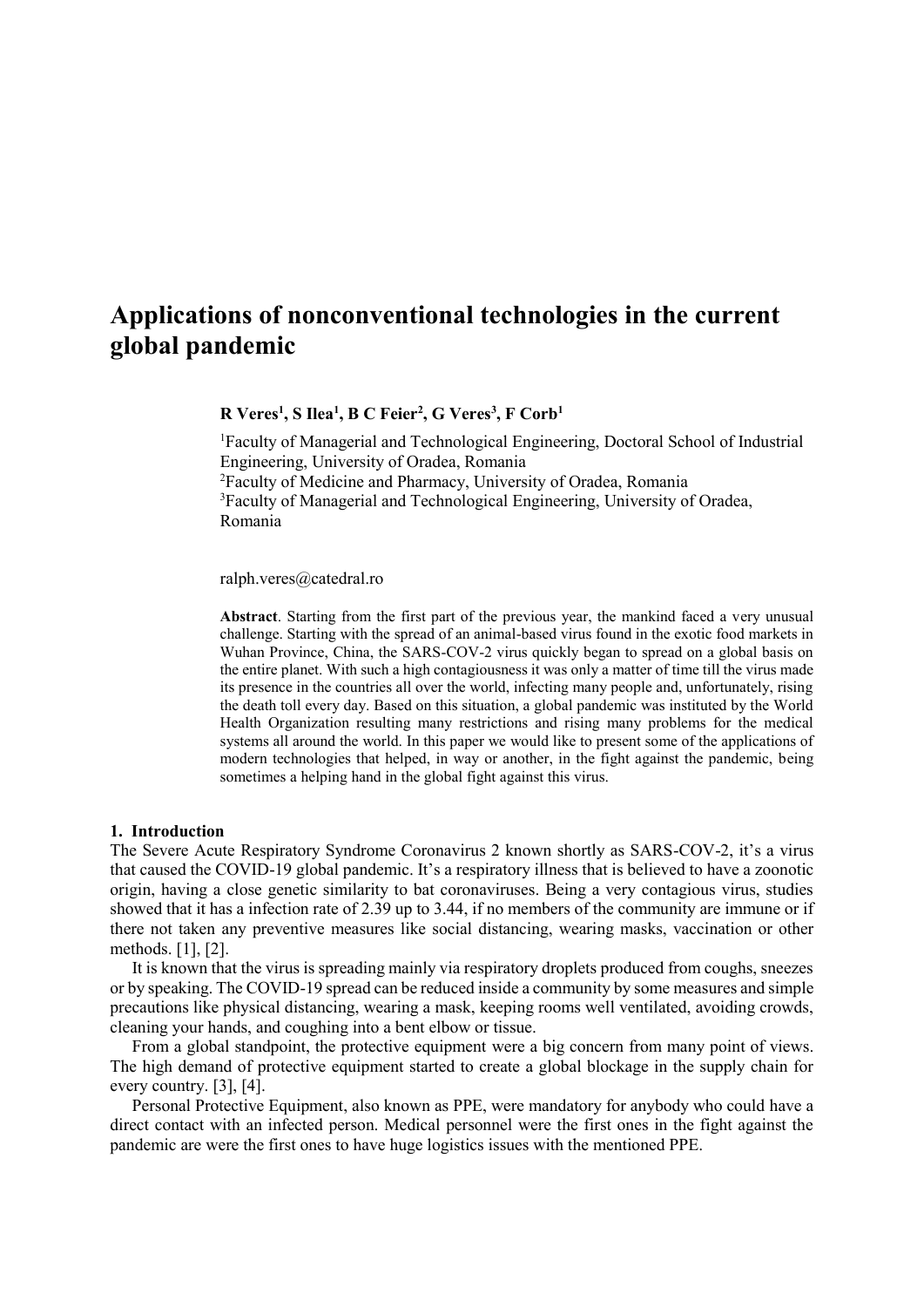PPE include gloves, gowns, overalls, face-shields, googles and protective masks. For some of them as presented in [4], new and modern technological processes came in hand to help in the process of manufacturing, resulting thus an advance in the contact beetwen infected people and healthcare practitioners.



Figure 1. Personal Protective Equipment worn by medical personnel.

## **2. Methods and cases**

Globally, the medical equipment industry went under a huge pressure based on the high demand of them, straining the supply and distribution of them. As a first response on a worldwide scale, engineering branches came in helpful with the manufacturing of protective equipment and many more.

Other nonconventional technologies like Rapid Prototyping or 3D printing came in handy being able to manufacture much needed components for the medical field. It's not unusual for medicine to be in a harmony with engineering, but in this case it was more important and visible than any other time.

3D printers are known for their reliability, efficiency, precision and also cost effectiveness. Medical equipment such as face-shield, protections, head supports were reproduced in a computer aided design software and manufactured in a very short amount of time. In the following figure is presented the equipment used for additive manufacturing in our laboratories. [5],



**Figure 2.** 3D printing system at University of Oradea – Industrial Engineering Department

Speaking about manufacturing, many manufacturing companies tried to bring their contribution on this fight against the logistic and production stranding. One of the most notable event, even from the start of the pandemic, was related to the production of face-shield on an industrial scale. Caracol-AM company from Northern Italy together with KUKA robots. They developed an automated additive manufacturing process that can process up to 1000 face-shield every day. Also, the drawings, STL files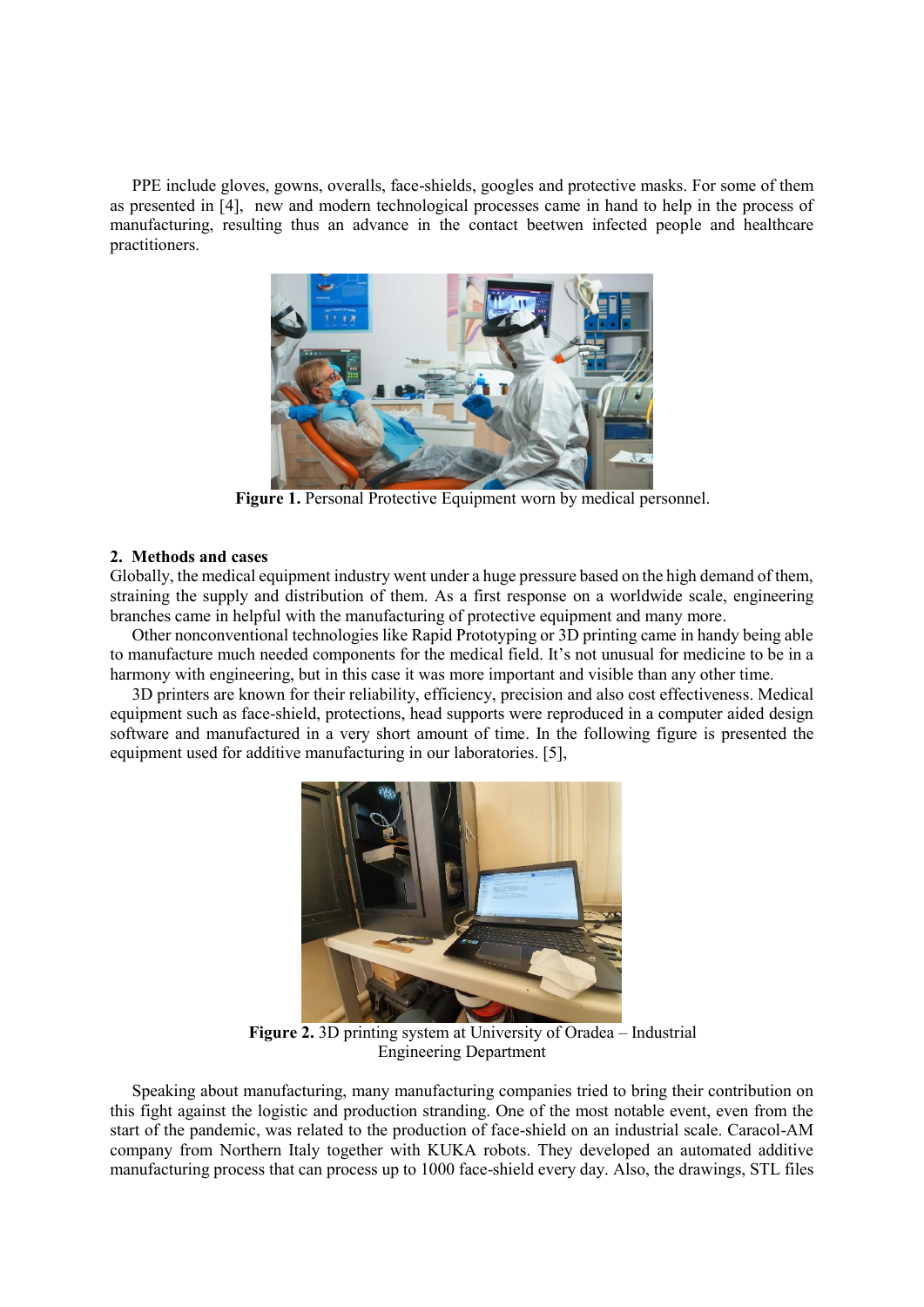for 3D printers and any other details are open-source, so everybody from anywhere in the world can download and use the models to reproduce their product, solidarity being a keyword in this worldwide collaboration.

Speaking about the idea above, locally, many companies tried to contribute in the same way to support the medical system. Face-shields, accessories, flow regulator and even artificial respirators were reproduce on 3D printers. In Figure 3 is presented a medical practitioner wearing a face shield against respiratory droplets. [5], [6].



**Figure 3.** Face-shield used by medical practitioners made with the help of 3D printer – the plastic head support was made with the help of additive manufacturing than the transparent foil was mounted on the front clips.

Due to the hazardous effects of the infection with the SARS-COV-2 virus, patients with consistent medical history were in need of mechanical respirators. Components for this machines were mainly reproduced on 3D printers not only because the cost was more than affordable for those situations, but also for being manufactured in a shorter time.

Open-source projects made by students and teachers have been uploaded on different portals and took part in the efforts to sustain life for patients in critical stages, that were mostly in intensive care units as seen on references [7] and [8].

As for today we are aware of the many issues the COVID-19 pandemic raised on a global scale, increasing the demand for medical equipment and devices, creating thus a new market of products, helping in a way or another solving the supply chain disruptions. One of the reasons of using nonconventional technologies, in this case 3D printing or any procedures of additive manufacturing, represent the advantage of quick manufacturing of complex parts. This require a long period of manufacturing planning and processing. With the help of this new technologies, minimal time is required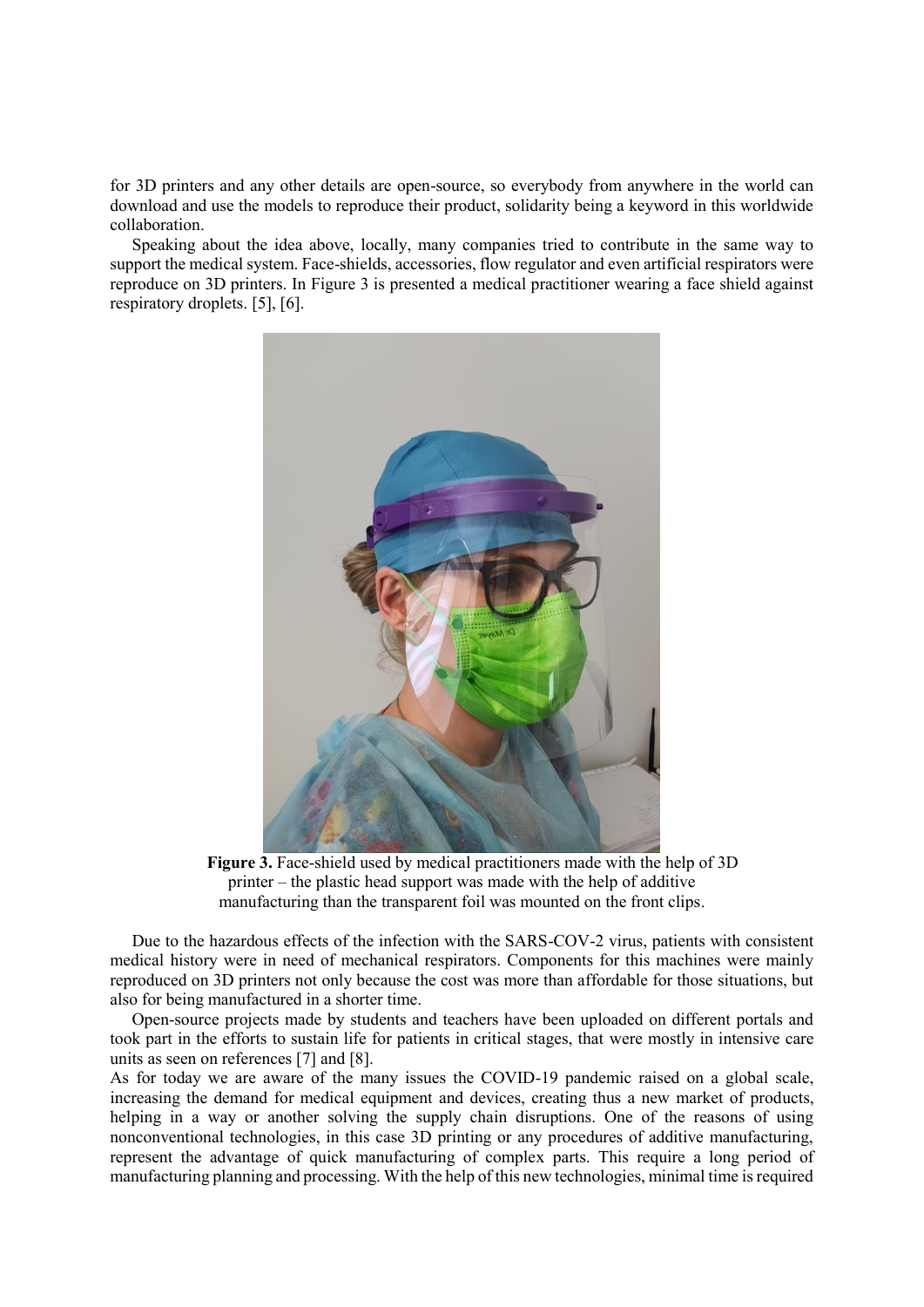to deliver small batches of components resulting a quick response in time of crisis. When the pandemic started to gain proportions on a global scale, people started helping as soon they had STL format files. Also another point of view consist of non-complex planning or infrastructure for this additive manufacturing that provides a more efficient crisis response.



**Figure 4.** Flow regulator used for artificial respirators and also for intravenous infusion kits – this one was made on a 3D printer in our laboratories at University of Oradea

### **3. Conclusion**

As for today we are aware of the many issues the COVID-19 pandemic raised on a global scale, increasing the demand for medical equipment and devices, creating thus a new market of products, helping in a way or another solving the supply chain disruptions. One of the reasons of using nonconventional technologies, in this case 3D printing or any procedures of additive manufacturing, represent the advantage of quick manufacturing of complex parts. This require a long period of manufacturing planning and processing. With the help of this new technologies, minimal time is required to deliver small batches of components resulting a quick response in time of crisis. When the pandemic started to gain proportions on a global scale, people started helping as soon they had STL format files. Also another point of view consist of non-complex planning or infrastructure for this additive manufacturing that provides a more efficient crisis response.

Another advantage of this nonconventional procedures is related to its presence at a global scale, 3D printers being very popular machines worldwide. 3D printers do not require high-end knowledge to produce parts. Many printable files can be found on the internet, many open-source or open-design repositories being created in the last year [7], [8].

Additionally, many companies worked and engineered efficient and reliable design solutions for the additive manufacturing workforce worldwide. Also, many scientific papers are a real help, being used in many ways to gather information regarding disciplines that are interconnected in medicine, engineering, researching, etc.

## **References**

- [1] A Tino R, Moore R, Antoline S, Ravi P, Wake N, Ionita CN, et all 2020 COVID-19 and the role of 3D printing in medicine. *3D Print Med*. Apr 27;6(1):11. doi: 10.1186/s41205-020-00064- 7. PMID: 32337613; PMCID: PMC7183817
- [2] A Tsikala Vafea, M., Atalla, E., Georgakas, J., Shehadeh, F., Mylona, E. K., Kalligeros, M., & Mylonakis, E. 2020 Emerging Technologies for Use in the Study, Diagnosis, and Treatment